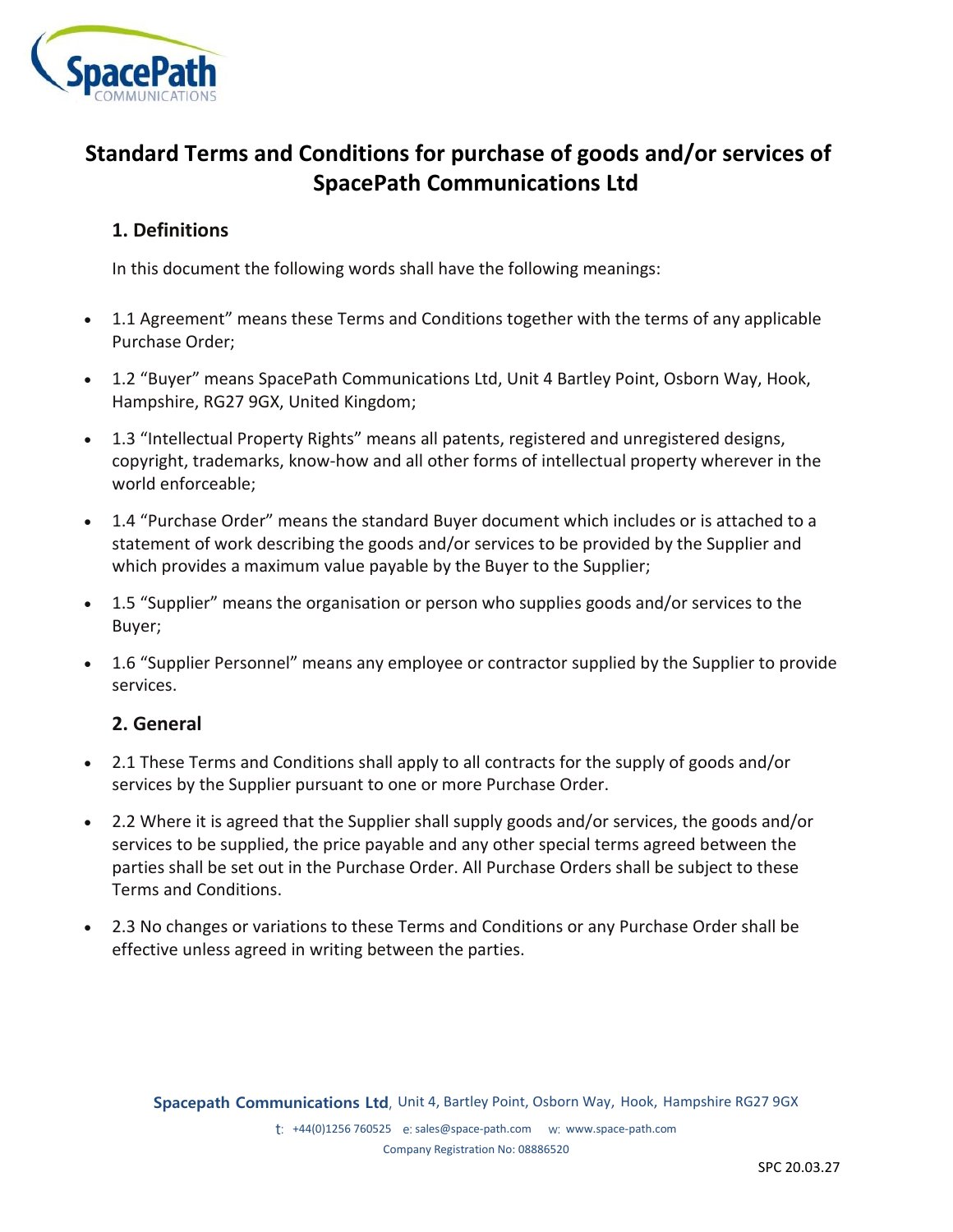

## **3. Price and Payment**

- 3.1 The price and any taxes and expenses for the goods and/or services shall be as specified in the Purchase Order.
- 3.2 An invoice shall be produced by the Supplier to the Buyer in accordance with the terms set out in the Purchase Order. The Buyer shall pay for the goods and/or services at the end of the month following the month in which the goods and/or services are supplied or in which the invoice is received, whichever is the later. In no circumstances shall the time for payment be of the essence of the Agreement.
- 3.3 The Buyer shall not be responsible for any expenses, charges or price other than those set out in the Purchase Order.
- 3.4 If the parties agree that the Supplier is to provide goods and/or services or resources in addition to those specified in a Purchase Order, then such agreement will be reflected in a further Purchase Order, which will be deemed incorporated into this Agreement.
- 3.5 Once a Purchase Order has been agreed by the Buyer the price for the goods and/or services shall be fixed.

### **4. Warranty**

- 4.1 The Supplier warrants and guarantees that all goods and materials supplied under this Agreement shall be free from any defects, patent or latent, in material and workmanship, conform to applicable specifications and drawings and, to the extent that detailed designs were not provided to the Buyer, will be free from design defects and in every aspect suitable for the purposes intended by the Buyer, as to which the Supplier hereby acknowledges that it has had due notice. The approval by the Buyer of any designs provided by the Supplier shall not relieve the Supplier of its obligations under any provision contained in this Clause.
- 4.2 The Supplier's obligations under this Clause shall extend to any defect or non- conformity arising or manifesting itself within the manufacturers warranty period from delivery.
- 4.3 Where there is a breach of the warranty contained in this Clause by the Supplier, the Buyer, without thereby waiving any rights or remedies otherwise provided by law and/or elsewhere in this Agreement, may require the Supplier to repair or replace the defective goods at the Supplier's risk and expense or repay the price or part of the price relating to the defect to the Buyer.
- 4.4 Items repaired or replaced shall be subject to these Terms and Conditions in the same manner as those originally delivered under this Agreement. If the Supplier refuses or fails promptly to repair or replace items when requested under this provision, the Buyer may itself, or through an agent or sub-contractor, or otherwise, repair or replace any item itself and the Supplier agrees to reimburse the Buyer for any costs or expenses incurred.

**Spacepath Communications Ltd**, Unit 4, Bartley Point, Osborn Way, Hook, Hampshire RG27 9GX t: +44(0)1256 760525 e: sales@space-path.com w: www.space-path.com Company Registration No: 08886520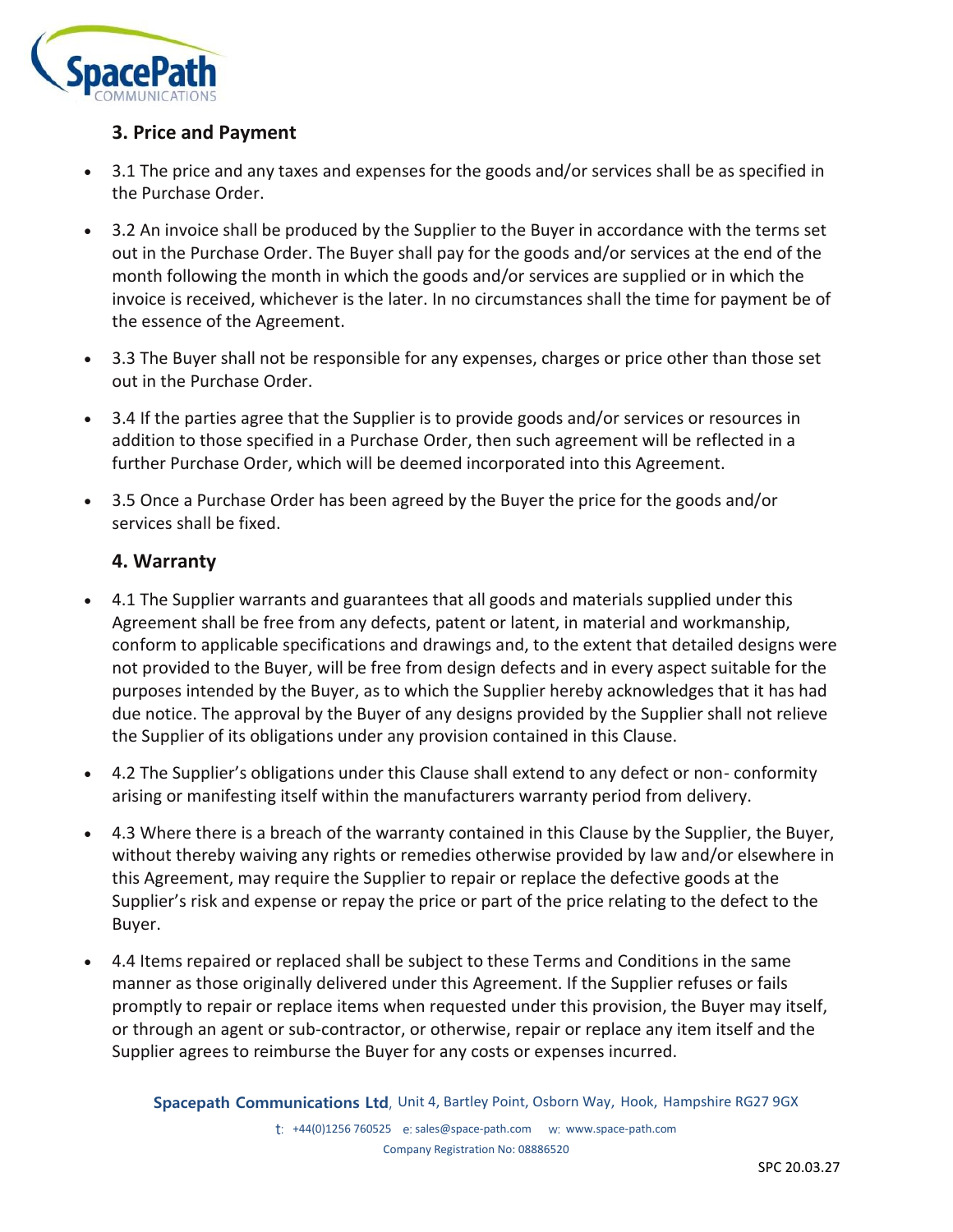

## **5. Delivery**

- 5.1 Delivery of the goods shall be made to such location as the Buyer shall direct. Any time agreed between the parties for such delivery shall be of the essence of the Agreement and the Buyer shall be entitled to cancel, without notice, the whole or any part of this Agreement if this Clause is not complied with by the Supplier.
- 5.2 Where the Buyer cancels the whole or part of the contract in accordance with Clause
	- 5.2.1 All sums payable by the Buyer in relation to the whole or part of the contract cancelled shall cease to become payable;
	- 5.2.2 All sums paid by the Buyer in relation to the whole or part of the contract cancelled shall be repaid by the Supplier immediately;
	- 5.2.3 the Buyer shall be entitled to recover damages from the Supplier for any loss caused as a result of the Supplier's failure to deliver the goods and/or as a result of the cancellation of the whole or part of the contract.

### **6. Title**

- 6.1 The Supplier warrants that it has good title to the goods and that it will transfer such title as it may have in the goods to the Buyer pursuant to Clause 6.2.
- 6.2 Title in the goods will pass to the Buyer when the goods are unconditionally appropriated (by either party or by or with the consent of either party) to this Agreement, or on delivery to the Buyer, whichever happens first.

## **7. Risk**

• The goods will be and shall remain at the Supplier's risk until such time as they are delivered to the Buyer (or at his direction), and are found to be in accordance with the requirements of this Agreement. It shall be the duty of the Supplier at all times to maintain a contract of insurance over the goods and, on request from the Buyer, to assign to the Buyer the benefits of such insurance.

### **8. Inspection of Goods**

- 8.1 The Buyer shall inspect the goods upon delivery.
- 8.2 Where goods are damaged the Buyer shall notify the Supplier. The Buyer may reject the damaged goods and the following provisions shall apply:
	- 8.2.1 the Supplier shall collect the damaged goods from the Buyer at the Supplier's expense;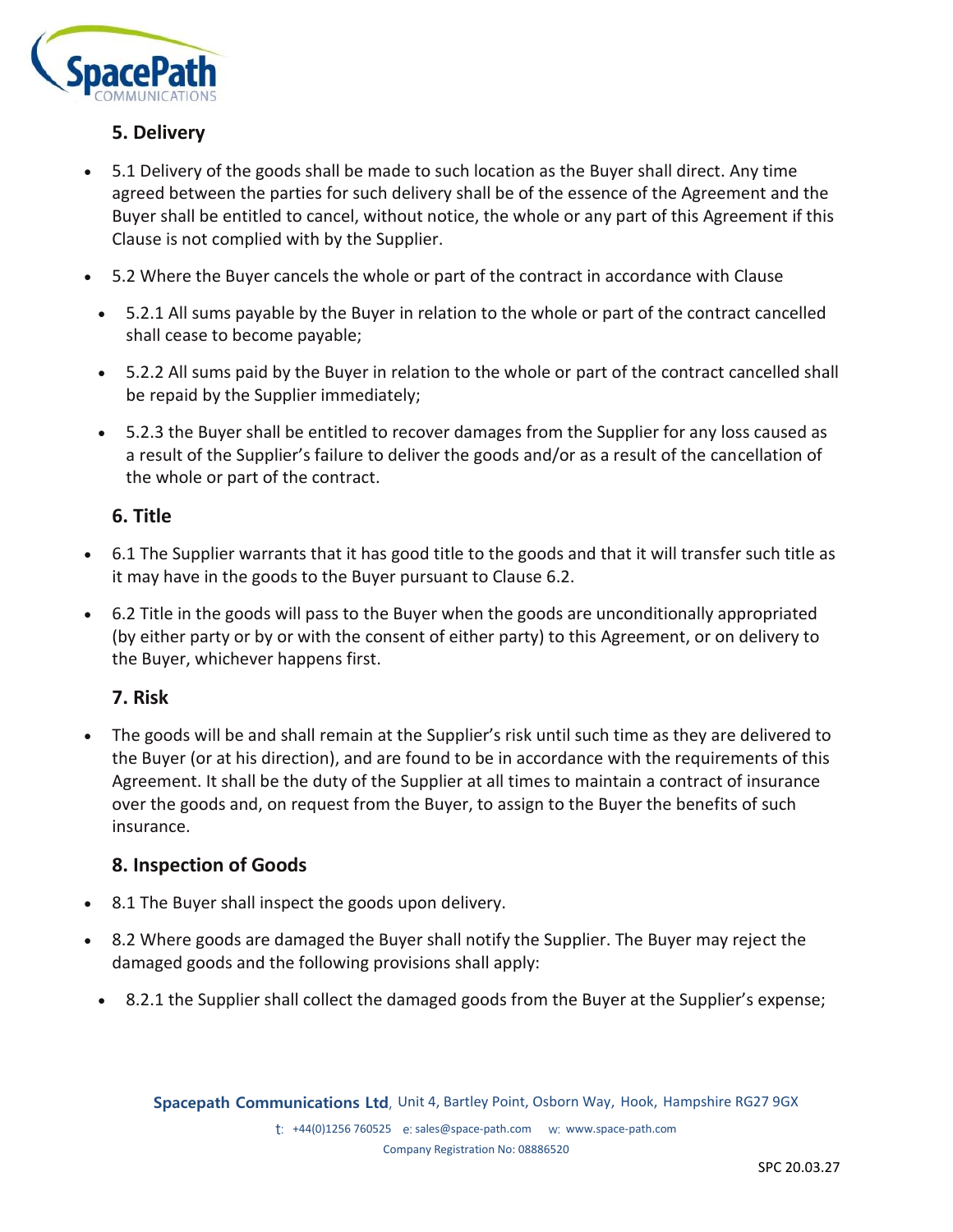

- 8.2.2 during the period between delivery of the goods to the Buyer and collection by the Supplier, the Buyer shall not be liable for any loss or further damage caused to the damaged goods;
- 8.2.3 all sums payable by the Buyer in relation to the damaged goods shall cease to become payable;
- 8.2.4 all sums paid by the Buyer in relation to the damaged goods shall be repaid by the Supplier immediately;
- 8.2.5 the Buyer shall be entitled to claim damages from the Supplier for any losses caused to the Buyer as a result of the goods being damaged.
- 8.3 Where there are shortages in the order the Buyer shall notify the Supplier and the following provisions shall apply:
	- 8.3.1 all sums payable by the Buyer in relation to the missing goods shall cease to become payable;
	- 8.3.2 all sums paid by the Buyer in relation to the missing goods shall be repaid by the Supplier immediately;
	- 8.3.3 the Buyer shall be entitled to claim damages from the Supplier for any losses caused to the Buyer as a result of the shortages.
- 8.4 If the Buyer so requests, the Supplier shall immediately replace damaged goods or supply goods which are missing at the Supplier's expense or the Buyer shall be entitled to cancel, without notice, the whole or any unexecuted part of the order and the rights referred to in Clause 5.2 shall apply.
- 8.5 Where there is an excess of goods in relation to the order the Buyer may reject the excess goods by notice in writing to the Supplier and the following provisions shall apply:
	- 8.5.1 the Supplier shall collect the excess goods from the Buyer at the Supplier's expense;
	- 8.5.2 during the period between delivery of the goods and collection by the Supplier, the Buyer shall not be liable for any loss or damage caused to the excess goods;
	- 8.5.3 no sum shall be due to the Supplier for the excess goods and in the event that sums are paid to the Supplier for the excess goods, the Supplier shall repay such sums to the Buyer immediately.
- 8.6 The Buyer may accept excess goods by notifying the Supplier of such acceptance and the price of the excess goods shall be payable by the Buyer.
- 8.7 The Supplier shall repair or replace free of charge, goods damaged or lost in transit upon receiving notice to that effect from the Buyer.

**Spacepath Communications Ltd**, Unit 4, Bartley Point, Osborn Way, Hook, Hampshire RG27 9GX t: +44(0)1256 760525 e: sales@space-path.com w: www.space-path.com Company Registration No: 08886520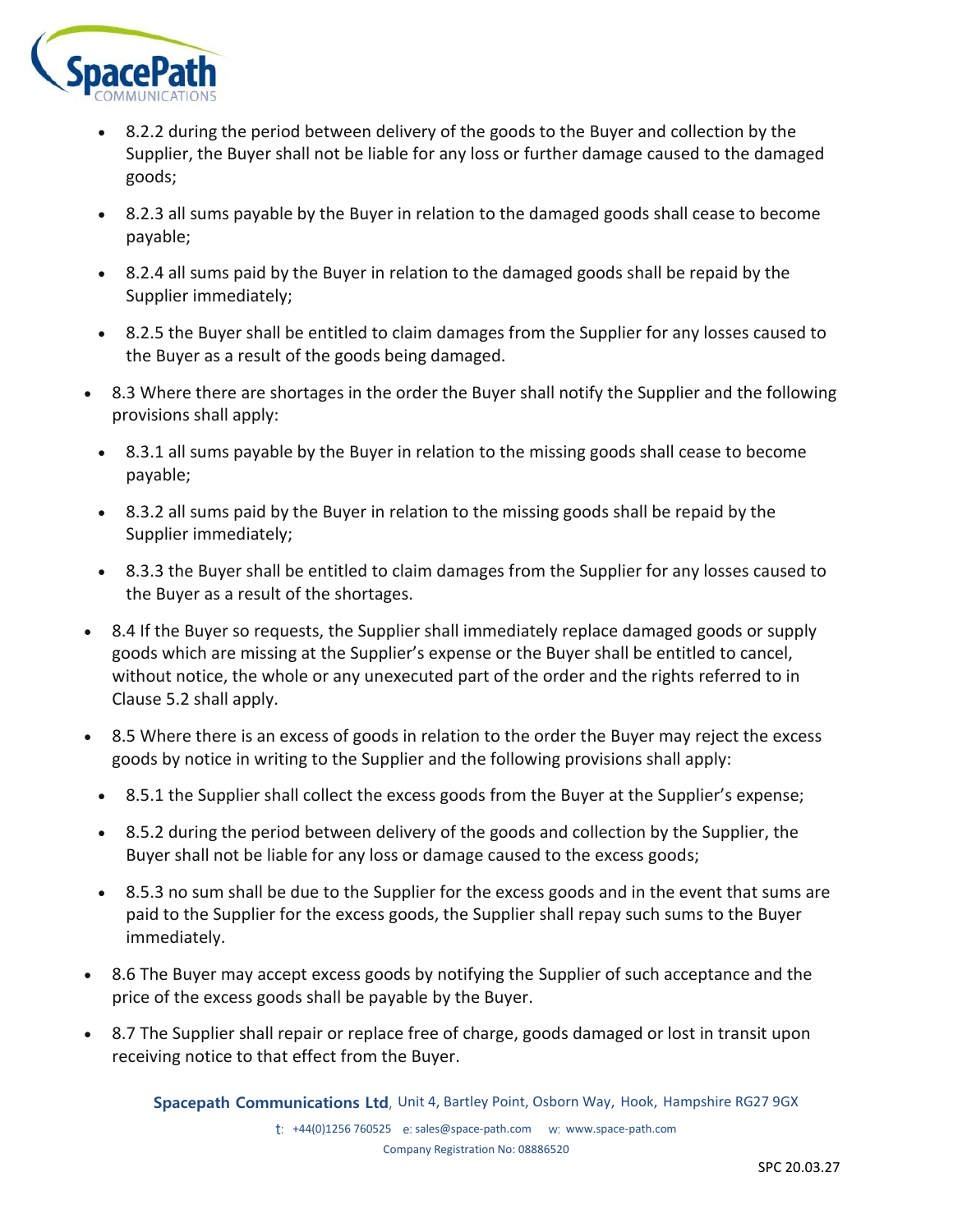

• 8.8 The Buyer's signature on any delivery note of the Supplier is evidence of the number of packages received only and not evidence of the correct quantity of goods received or that the goods are in a good condition or of the correct quality.

## **9. Supplier's Obligations**

- 9.1 The Supplier warrants, represents and undertakes that:
- 9.1.1 all services performed under this Agreement shall be performed with all due skill and care, in a good and workmanlike manner and otherwise in line with best practice within its industry ("Best Industry Practice");
- 9.1.2 the Supplier Personnel will possess the qualifications, professional competence and experience to carry out such services in accordance with Best Industry Practice;
- 9.1.3 the services will not in any way infringe or violate any Intellectual Property Rights, trade secrets or rights in proprietary information, nor any contractual, employment or property rights, duties of non-disclosure or other rights of any third parties; and
- 9.1.4 it has full capacity and authority to enter into this Agreement and that it has or will obtain prior to the commencement of the services, any necessary licences, consents and permits required of it for the performance of the services.
- 9.2 The Supplier shall provide the Buyer with such progress reports, evidence or other information concerning the services as may be requested by the Buyer from time to time.
- 9.3 The Supplier shall be responsible for maintaining such insurance policies in connection with the provision of the services as may be appropriate or as the Buyer may require from time to time.
- 9.4 The Supplier shall procure that the Supplier Personnel take all reasonable steps to safeguard their own safety and the safety of any other person who may be affected by their actions, and the Supplier agrees to indemnify and keep indemnified the Buyer from all and any liabilities, obligations, costs and expenses whatsoever arising from any loss, damage or injury caused to the Buyer or any third party by the Supplier Personnel.

## **10. Status and Liabilities**

- 10.1 It is expressly understood that neither the Supplier nor the Supplier Personnel have the authority to act as agent for the Buyer or to contract on the Buyer's behalf.
- 10.2 The Supplier Personnel shall at no time be deemed to be employed or otherwise engaged by the Buyer.
- 10.3 The Supplier shall be responsible for paying the Supplier Personnel and for making any deductions required by law in respect of income tax and National Insurance contributions or similar contributions relating to the provision of the services. The Supplier agrees to indemnify

**Spacepath Communications Ltd**, Unit 4, Bartley Point, Osborn Way, Hook, Hampshire RG27 9GX t: +44(0)1256 760525 e: sales@space-path.com w: www.space-path.com Company Registration No: 08886520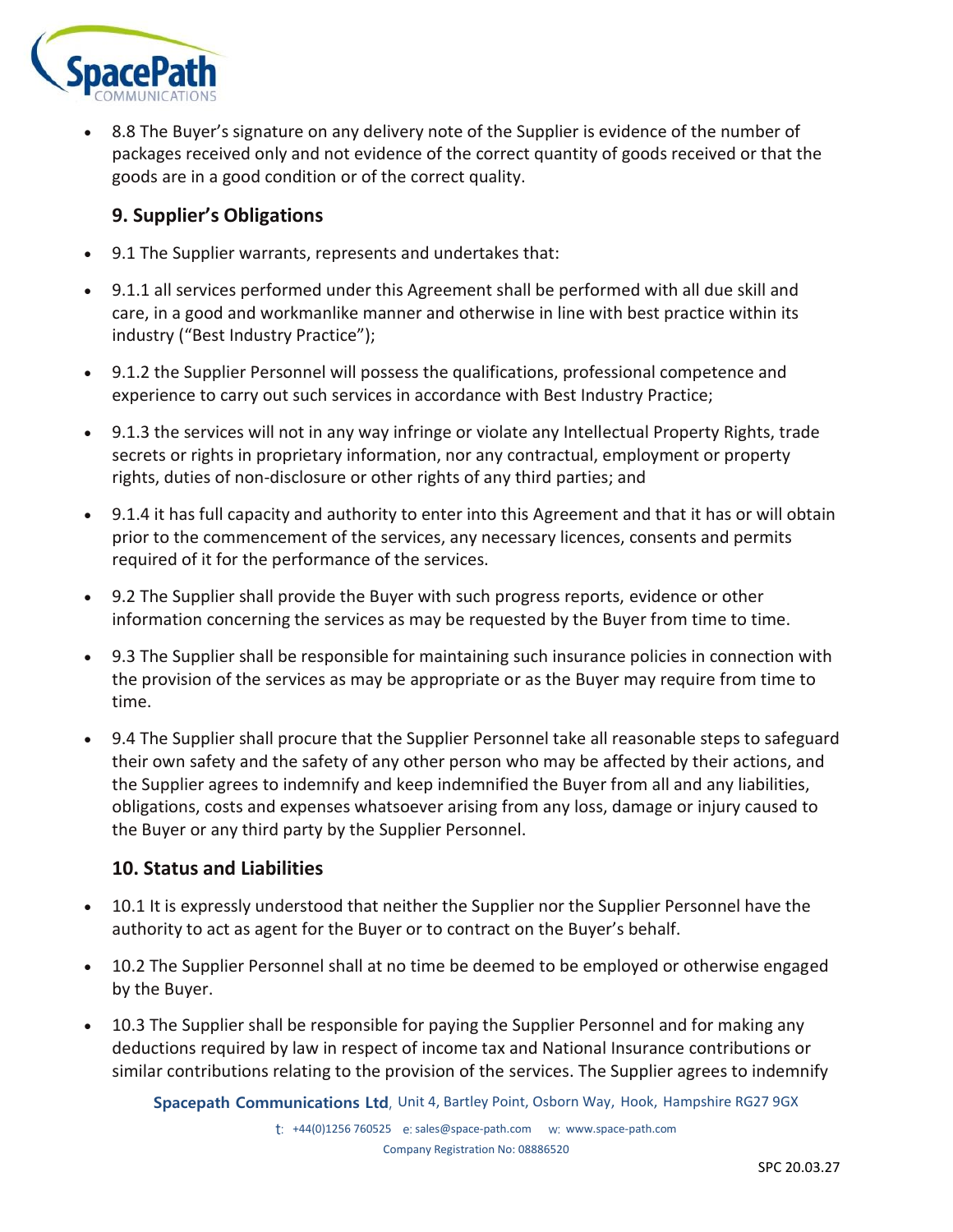

the Buyer in respect of any claims that may be made by the relevant authorities against the Buyer in respect of tax demands or National Insurance or similar contributions relating to the provision of the services by the Supplier.

• 10.4 The Supplier shall, and shall procure that the Supplier Personnel shall, comply with all applicable statutes, rules and regulations in providing the services, including all immigration and employment requirements imposed by any applicable jurisdiction, and the Supplier shall indemnify and hold harmless the Buyer from damages arising out of any failure to do so.

## **11. Termination**

- 11.1 The Buyer may terminate this Agreement for any reason by providing 15 days prior written notice to the Supplier.
- 11.2 The Buyer may terminate this Agreement with immediate effect by providing written notice to the Supplier if:
	- 11.2.1 the Supplier or the Supplier Personnel commit any material or persistent breach of this Agreement;
	- 11.2.2 the Supplier fails to or refuses after written warning to procure that the Supplier Personnel provide the services properly required of them in accordance with this Agreement;
	- 11.2.3 the Supplier passes a resolution for winding up (other than for the purpose of solvent amalgamation or reconstruction), or a court of competent jurisdiction makes an order to that effect;
	- 11.2.4 the Supplier ceases to carry on its business or substantially the whole of its business; or
	- 11.2.5 the Supplier is declared insolvent, or convenes a meeting of or makes or proposes to make any arrangement or composition with its creditors; or a liquidator, receiver, administrative receiver, manager, trustee or similar officer is appointed over any of its assets.

## **12. Indemnity**

• The Supplier agrees to indemnify the Buyer against all claims, costs and expenses which the Buyer may incur and which arise, directly or indirectly, from the Supplier's breach of any of its obligations under this Agreement.

### **13. Intellectual Property Rights**

• All Intellectual Property Rights produced from or arising as a result of the performance of this Agreement shall, so far as not already vested, become the absolute property of the Buyer, and the Supplier shall do all that is reasonably necessary to ensure that such rights vest in the Buyer by the execution of appropriate instruments or the making of agreements with third parties.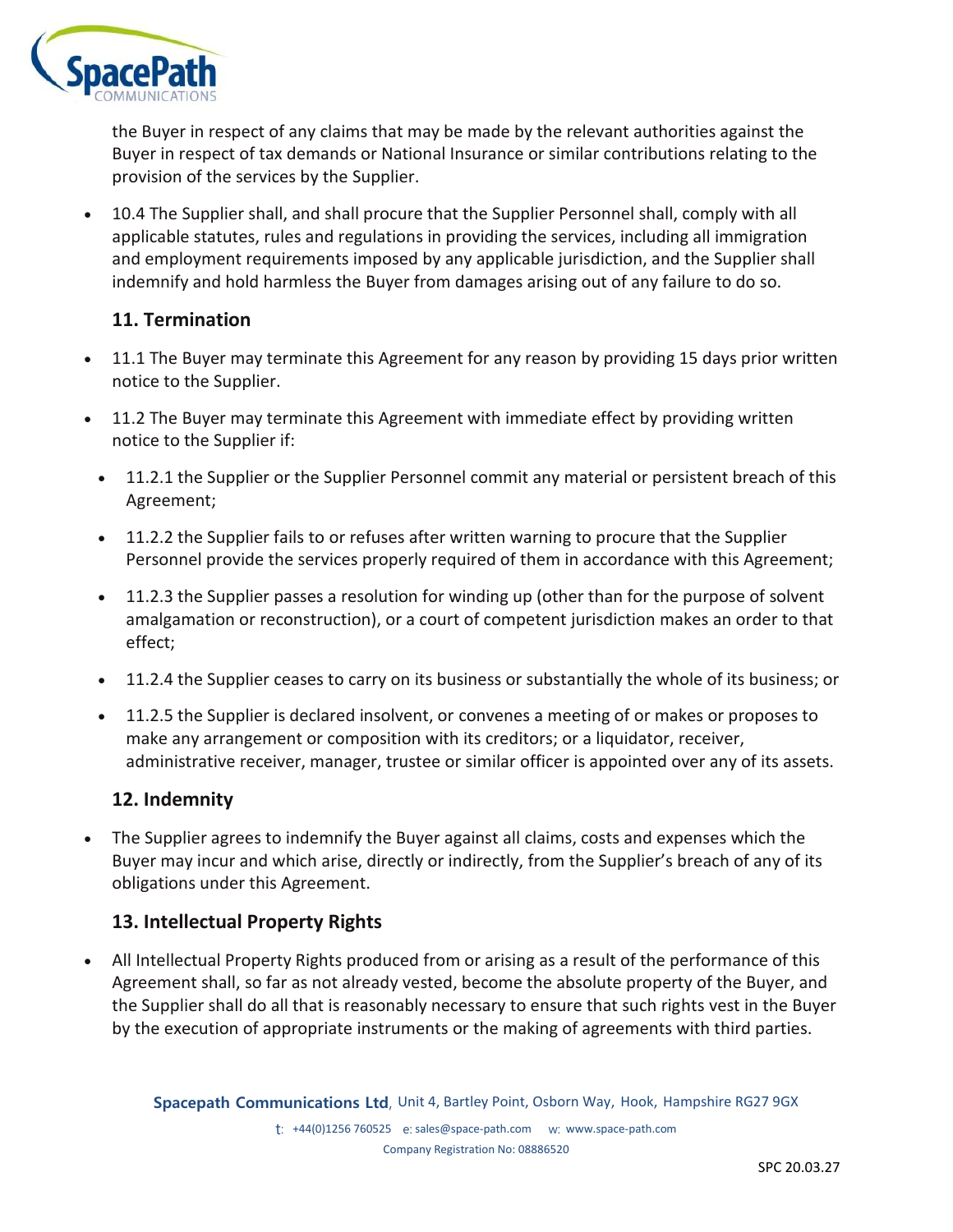

## **14. Force Majeure**

• The Buyer shall not be liable for any delay or failure to perform any of its obligations under this Agreement if the delay or failure results from events or circumstances beyond its reasonable control, including but not limited to acts of God, strikes, lock outs, accidents, war, fire, flood or industrial disputes, and the Buyer shall be entitled to a reasonable extension of its obligations.

## **15. Relationship of Parties**

• Nothing in this Agreement shall be construed as establishing or implying any partnership or joint venture between the parties and nothing in this Agreement shall be deemed to construe either of the parties as the agent of the other.

### **16. Assignment**

• The Supplier shall not be entitled to assign its rights or obligations or delegate its duties under this Agreement without the prior written consent of the Buyer.

### **17. Severability**

• If any provision of this Agreement is held invalid, illegal or unenforceable for any reason by any court of competent jurisdiction such provision shall be severed and the remainder of the provisions herein shall continue in full force and effect as if this Agreement had been agreed with the invalid illegal or unenforceable provision eliminated.

#### **18. Waiver**

• No failure by the Buyer to enforce any of these Terms and Conditions shall constitute a waiver of its rights hereunder.

### **19. Notices**

• Any notice to be given by either party to the other may be served by email, fax, personal service or by post to the address of the other party given in the Purchase Order or such other address as such party may from time to time have communicated to the other in writing, and if sent by email shall unless the contrary is proved be deemed to be received on the day it was sent, if sent by fax shall be deemed to be served on receipt of an error free transmission report, if given by letter shall be deemed to have been served at the time at which the letter was delivered personally or if sent by post shall be deemed to have been delivered in the ordinary course of post.

### **20. No third parties**

• Nothing in this Agreement is intended to, nor shall it confer any rights on a third party.